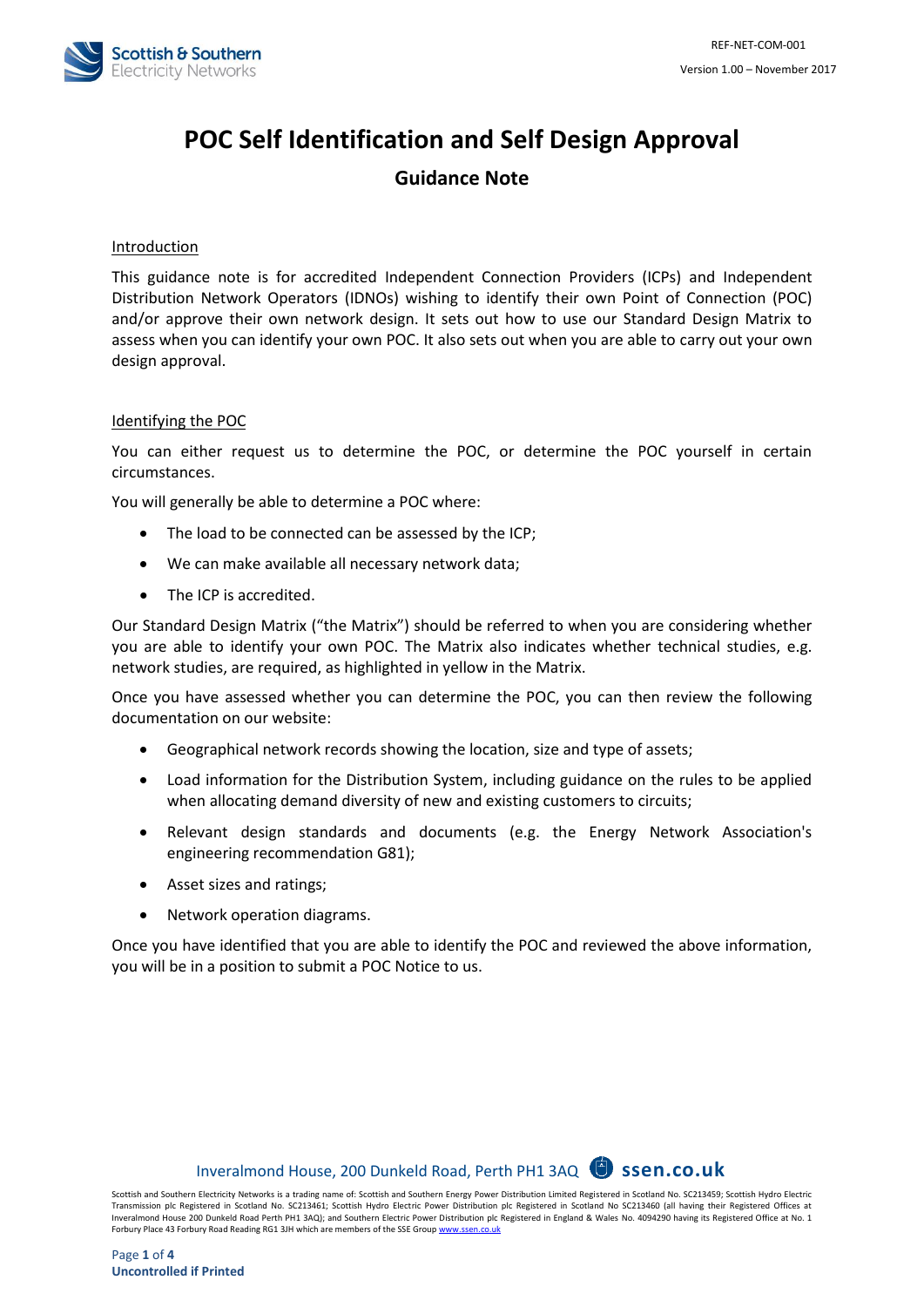

### **Table 1 – When an ICP can self determine their own POC**

| <b>Market Segment</b> | <b>Self determination</b><br>available<br>(Yes/No) | <b>Comment</b> |
|-----------------------|----------------------------------------------------|----------------|
| LV demand             | Yes                                                |                |
| <b>HV</b> demand      | Yes                                                |                |
| <b>HVEHV demand</b>   | No                                                 |                |
| EHV132 demand         | No                                                 |                |
| <b>DG LV</b>          | No                                                 |                |
| <b>DG HVEHV</b>       | No                                                 |                |
| <b>UMS LA</b>         | Yes                                                |                |
| <b>UMS Other</b>      | Yes                                                |                |
| <b>UMS PFI</b>        | Yes                                                |                |

#### **Table 2 – Criteria by which an ICP can determine their own POC**

| <b>Criteria</b>        | <b>Measurement</b>                                                                    | Comment                                                                                                   |
|------------------------|---------------------------------------------------------------------------------------|-----------------------------------------------------------------------------------------------------------|
| connection capacity    | Up to 1MVA                                                                            | Dependent on POC voltage                                                                                  |
| distance to substation | N/A                                                                                   | Design assessment using suitable<br>analysis tools required for any<br>extension greater than 10m.        |
| service cable length   | Service length <20m                                                                   | Longer lengths require design<br>assessment using suitable analysis<br>tools.                             |
| transformer capacity   | Transformer capacity > 50kVA                                                          | <b>Existing Transformer Load assessment</b><br>required where connection is greater<br>then 23kVA (ADMD). |
| asset types excluded   | <b>Connections involving EHV</b><br>assets.<br>Distributed Generation<br>connections. |                                                                                                           |

# Inveralmond House, 200 Dunkeld Road, Perth PH1 3AQ **ssen.co.uk**

Scottish and Southern Electricity Networks is a trading name of: Scottish and Southern Energy Power Distribution Limited Registered in Scotland No. SC213459; Scottish Hydro Electric Transmission plc Registered in Scotland No. SC213461; Scottish Hydro Electric Power Distribution plc Registered in Scotland No SC213460 (all having their Registered Offices at<br>Inveralmond House 200 Dunkeld Road Perth PH1 3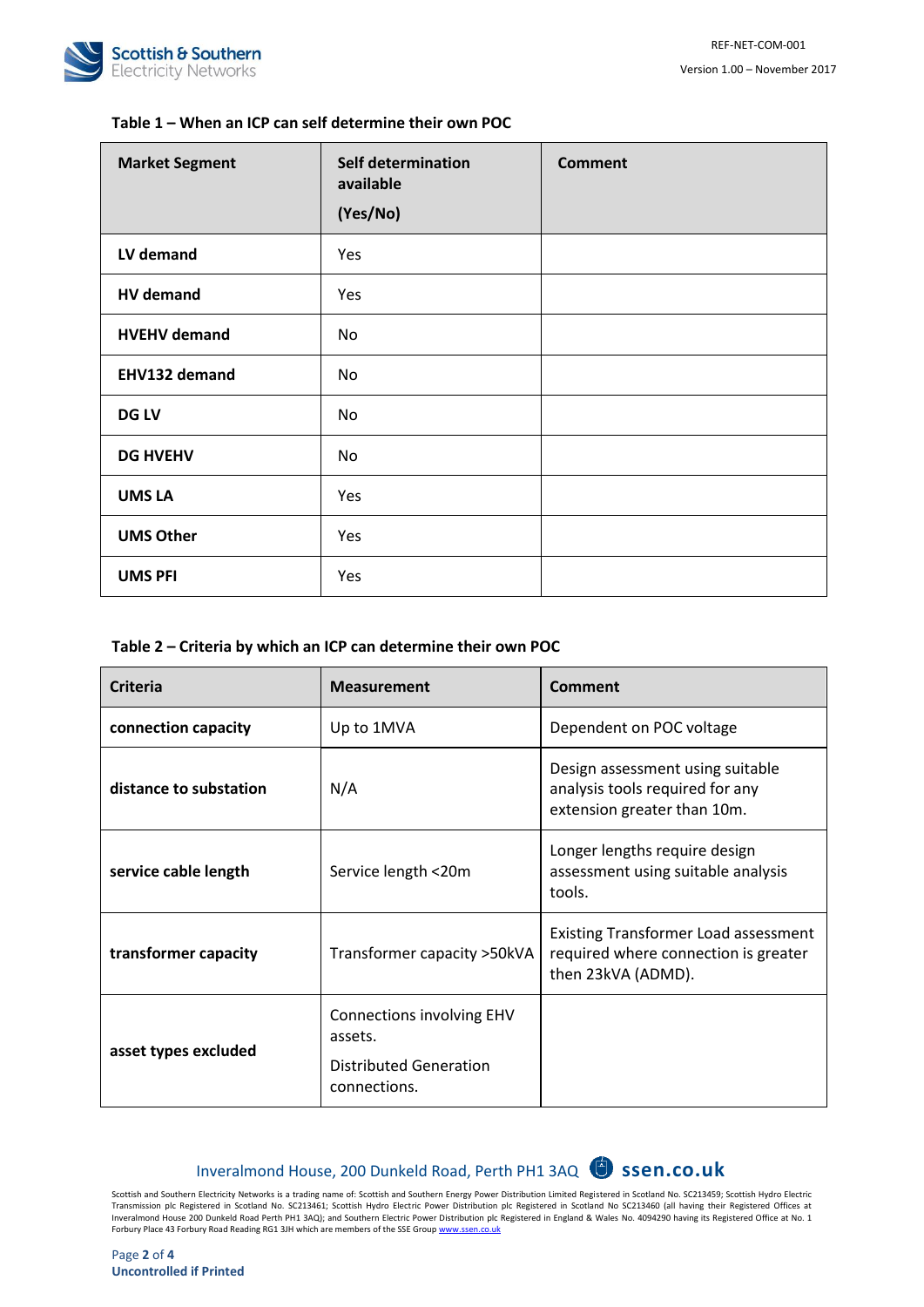

For the criteria by which an ICP can determine their own POC, refer to our Standard Design Matrix ("**TG-NET-ENG-005\_Summary\_POC\_Matrix**" – previously "**TG-PS-930**") that is published on our website.

#### **Note:**

These tables are to be published as per Ofgem's **CiC CoP 0001 decision letter** dated 27th April 2016 [Competition in Connections Code of Practice (CiC CoP) Modification 0001 – Self Determination of Point of Connection by ICPs].

#### Design approval

If you have suitable NERs accreditation, you can carry out your own design approval for all demand connections that are in low voltage (LV) or high voltage (HV) market segments. For all larger projects where extra high voltage (EHV) works are involved, or generation is present, we will continue to carry out the design approval.

Where you fit the above criteria and wish to approve your own design, you must still submit the design to us for information if you wish us to adopt the assets. If you do not intend for us to adopt the assets, then you may still submit the design to us for information if you wish. In all cases if we identify issues we shall notify you. Any uncorrected issues may result in delays in energisation and adoption.

If you would prefer for us to approve your design then just let us know. There will be a design approval fee and we will review your design once we have received this.

Once a design has been submitted, you may begin construction of your design, keeping us informed via the whereabouts process.

| <b>Relevant Market Segment</b> | <b>Self-approval of designs</b><br>available<br>(Yes/No) | <b>Comment</b> |
|--------------------------------|----------------------------------------------------------|----------------|
| LV demand                      | Yes                                                      |                |
| <b>HV</b> demand               | Yes                                                      |                |
| HV/EHV demand                  | No                                                       |                |
| EHV/132kV demand               | No                                                       |                |
| <b>DG LV</b>                   | No                                                       |                |
| <b>DG HV/EHV</b>               | No                                                       |                |
| <b>UMS LA</b>                  | Yes                                                      |                |
| <b>UMS Other</b>               | Yes                                                      |                |
| <b>UMS PFI</b>                 | Yes                                                      |                |

#### **Table 3 – The market segments where the ICP is able to self-approve its designs**

# Inveralmond House, 200 Dunkeld Road, Perth PH1 3AQ **ssen.co.uk**

Scottish and Southern Electricity Networks is a trading name of: Scottish and Southern Energy Power Distribution Limited Registered in Scotland No. SC213459; Scottish Hydro Electric Transmission plc Registered in Scotland No. SC213461; Scottish Hydro Electric Power Distribution plc Registered in Scotland No SC213460 (all having their Registered Offices at Inveralmond House 200 Dunkeld Road Perth PH1 3AQ); and Southern Electric Power Distribution plc Registered in England & Wales No. 4094290 having its Registered Office at No. 1 Forbury Place 43 Forbury Road Reading RG1 3JH which are members of the SSE Group www.sse